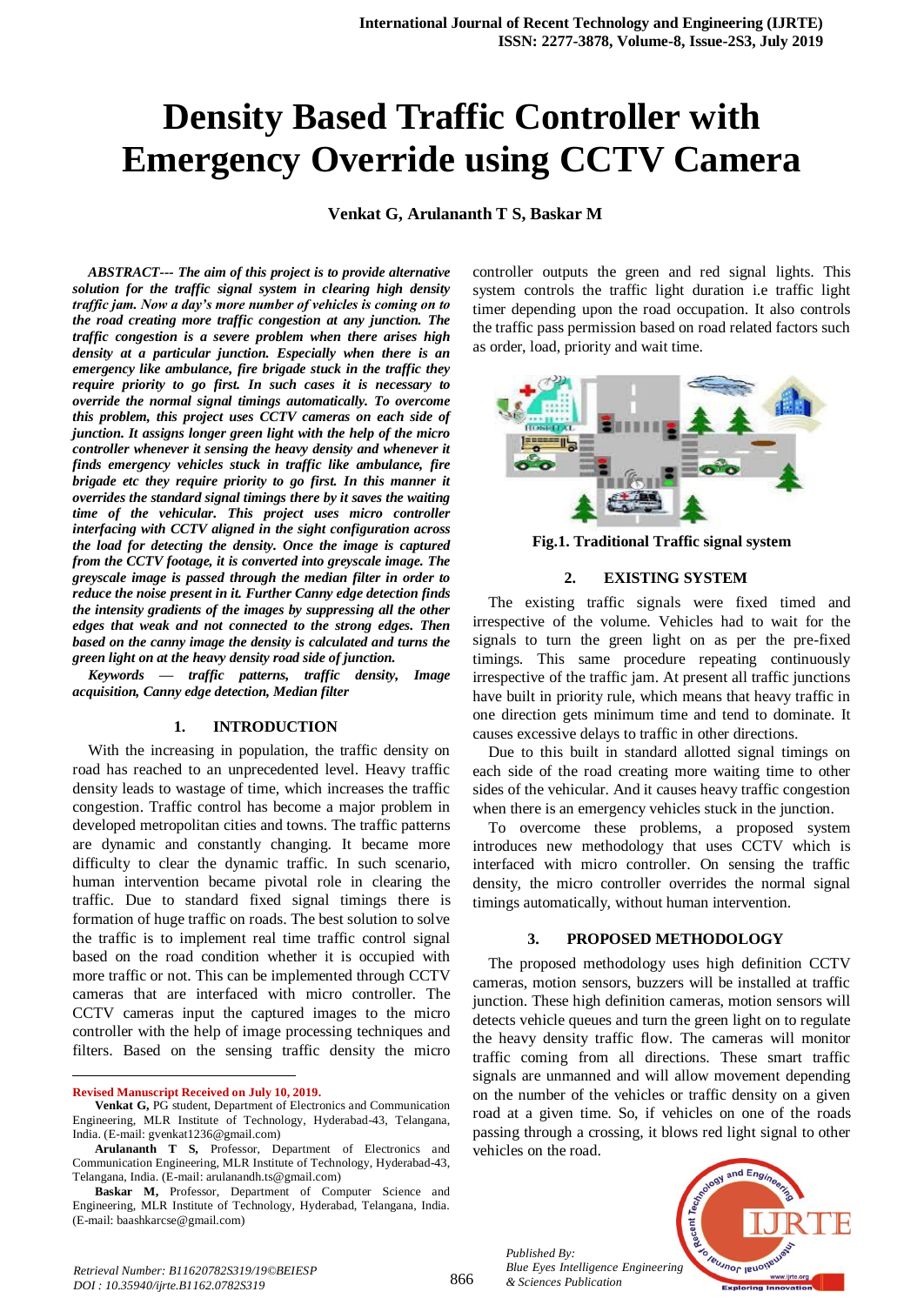The other roads passing through a crossing will be cleared only after passing of high density traffic jam. This will save the time for commuters and reduces workload on the traffic cops.



**Fig.2. Block diagram of proposed method**

In this method the CCTV cameras are always busy in capturing the traffic on each road side. These images are being fed to micro controller which gives commands to the traffic signals to turn green and red signals on automatically. Before being inputting the captured images to micro controller, they are filtered and undergo through some image processing techniques in order to reduce storage and noise. The following image processing steps are performed on traffic captured images before being fed to the micro controller.

Image acquisition: It is an image obtained by the cameras which contains colored image along with all other objects like buildings, trees etc. surrounded by the traffic junction. All these images are being converted into grey scale image which is black and white with brightness.

**Median filter:** It is a non linear digital filter can remove noise from images which is typical step to improve the results of the later processing.

**Threshold level:** It is the process of transforming gray scale image into black and white by assigning binary 1 to white and binary 0 to black. It can reduce the redundancy information in order to simplify for further processing.

**Canny edge detection:** It is a multistage algorithm that is susceptible to noise in the image, finds intensity gradients of images and finalizes the edge detection by suppressing the all the other edges that are weak and not connected to strong edges without disturbing the original data in the image.

The resultant canny edge image is applied to the micro controller, based on this image it can estimates the traffic density and then it sends the commands to the respective traffic signals to turn the green, red signals.

#### **Algorithm:**

Step1: Capturing the traffic images on each road side of the junction.

Step2: Converting the captured images into grey scale images and then performing the image enhancement. The image enhancement improves the brightness of the images.

Step3: Filtering the enhanced traffic image with the non linear digital median filter that reduces the noise, interference present in the image without disturbing the original information.

Step4: Threshold operation is performed on the filtered image by assigning binary digit 1 to white i.e. foreground and binary digit 0 to the black i.e. background in order to remove the unnecessary information which is not assigned either by binary digit 1 or by binary digit 0 in the grey scale image.

Step5: The resultant image is processed by the canny edge detection in which the intensity of the gradients and edges of the image are finalized.

Step6: The micro controller compares the traffic densities of all road sides in the following manner, if the camera1 traffic density is greater than camera2, then it is again compared with cameras3, 4 respectively. If it found that camera1 traffic density is heavier than cameras3, 4 respectively then the micro controller turns the green light on camera1 direction, red light for other road sides.

If the camera2 traffic density is greater than camera3, then it is again compared with cameras1, 4 respectively. If it found that camera2 traffic density is heavier than cameras1, 4 respectively then the micro controller turns the green light on camera2 direction, red light for other road sides.

If the camera3 traffic density is greater than camera4, then it is again compared with cameras1, 2 respectively. If it found that camera3 traffic density is heavier than cameras1,2 respectively then the micro controller turns the green light on camera1 direction, red light for other road sides.

Step7: The above step 6 is continuously runs throughout the day.



**Fig3: Flow chart of controlling traffic signal**



*Retrieval Number: B11620782S319/19©BEIESP DOI : 10.35940/ijrte.B1162.0782S319*

*Published By:*

*& Sciences Publication*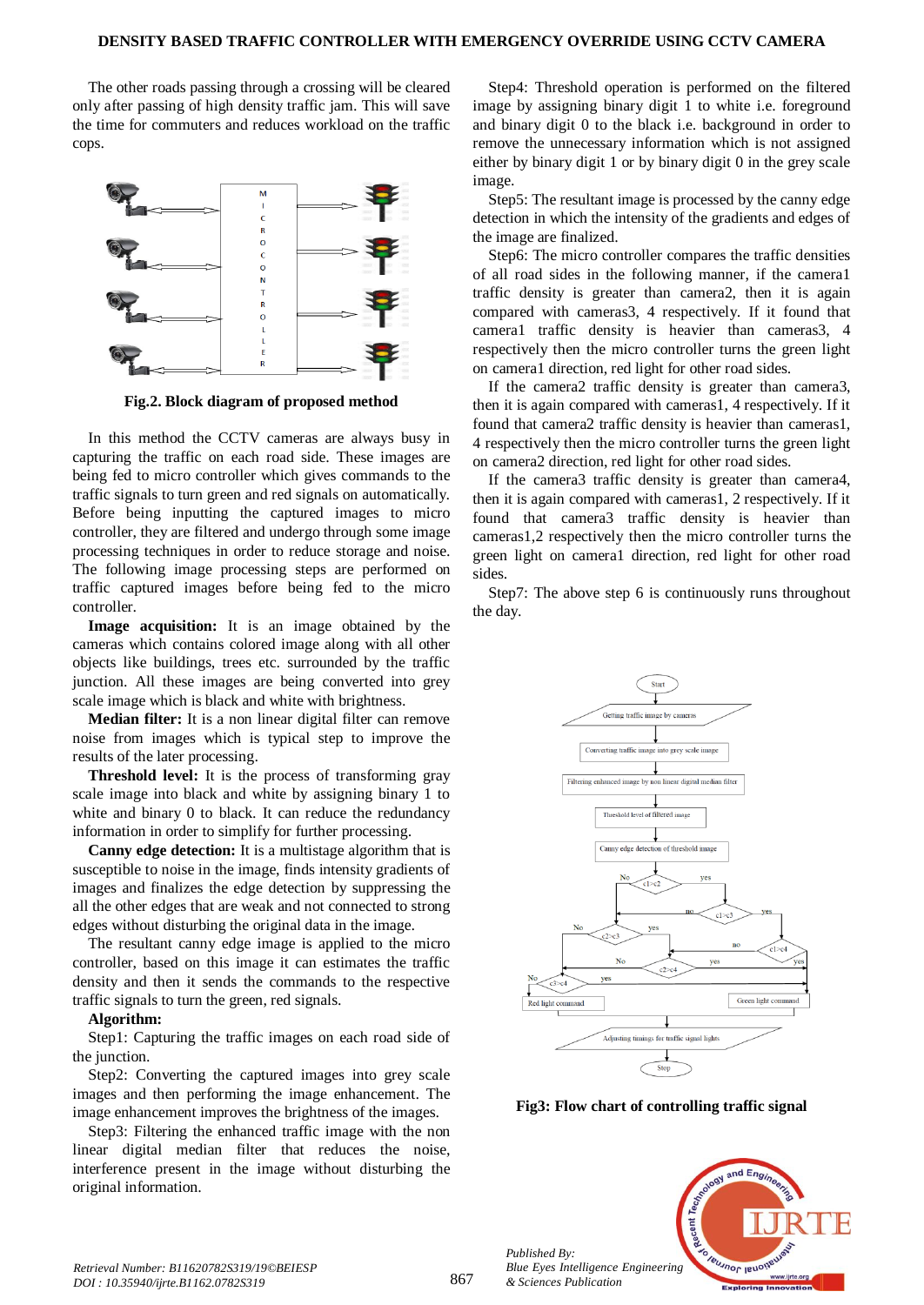## **4. RESULTS AND DISCUSSION**

The results include the acquired images from the cameras that are fetched to the micro controller after processed by digital image processing techniques. These images are filtered with median filters. Once filtering operations performed on these images they are enhanced, threshold levels of each image will be estimated. Then the resultant canny edge detected image is applied to the micro controller which turns the traffic signals on by adjusting the timings. The resultant images are shown below.



**Fig.4. the captured traffic image by cameras at the junction** 

### *Image Acquisition:*

The captured images from all road sides comprise all the vehicles, trees, hoardings, sign boards and footpath etc as shown in the figure 4. These images occupy a lot of storage area. But here we need only the number of vehicles occupied the roads and other remaining area is to be neglected. For the purpose of obtaining only the number stuck in the traffic, the acquired images are to be converted into gray scale images and to be enhanced. The gray scale images are black and white images. It is main aspect of images where the brightness plays a pivotal role. It does not contain any coloured information of the image.



**Fig.5. the filtered traffic image by removing unwanted information.**

The resultant image is then filtered with a non linear digital median filter. It removes all unwanted component present in the image, thereby it reduces the noise. The filtering operation removes all other images like trees, sign boards, buildings, footpath area etc as shown in the figure 5.



**Fig.6. the threshold levels of traffic image** 

The filtered gray scale images are applied to the threshold process where all grey scale images are converted into binary images. In other words threshold is a non-linear operation; it isolates the objects by converting the grey scale images into binary images. In this operation we select a threshold value and then each and every in the grey scale image is being compared with threshold level. If the pixels intensity is higher than threshold, the corresponding pixel is assigned with binary digit 1 or white in the output image. If the pixel intensity is less than the threshold level then that corresponding pixel is assigned with binary digit 0 or black in the output image. The threshold image with black and white is shown in figure 6.



**Fig.7. The canny edge detected traffic image** 

Then resultant image is processed by canny edge detection where the edges of traffic image is detected and removed other edges is shown in figure7. It also finds the intensity gradients of image. In the above figure we can see the edges of the traffic density.

Based on the intensity gradients and edges of the image, the micro controller compares all other road side traffic images and then it sends the commands to the traffic lights by adjusting timings for each green and red signal lights. This procedure is continuing throughout the day.

## **5. CONCLUSION AND FUTURE SCOPE**

The developed system has minimized the occurrence of the traffic congestion. This work has been alleviated the work load on traffic cops, and reduced the waiting time of motorists. This project requires four high definition CCTV cameras hence it is cost effective and still the benefits of the system can be gained, it makes traffic flow more flexible.



*Published By:*

*& Sciences Publication*